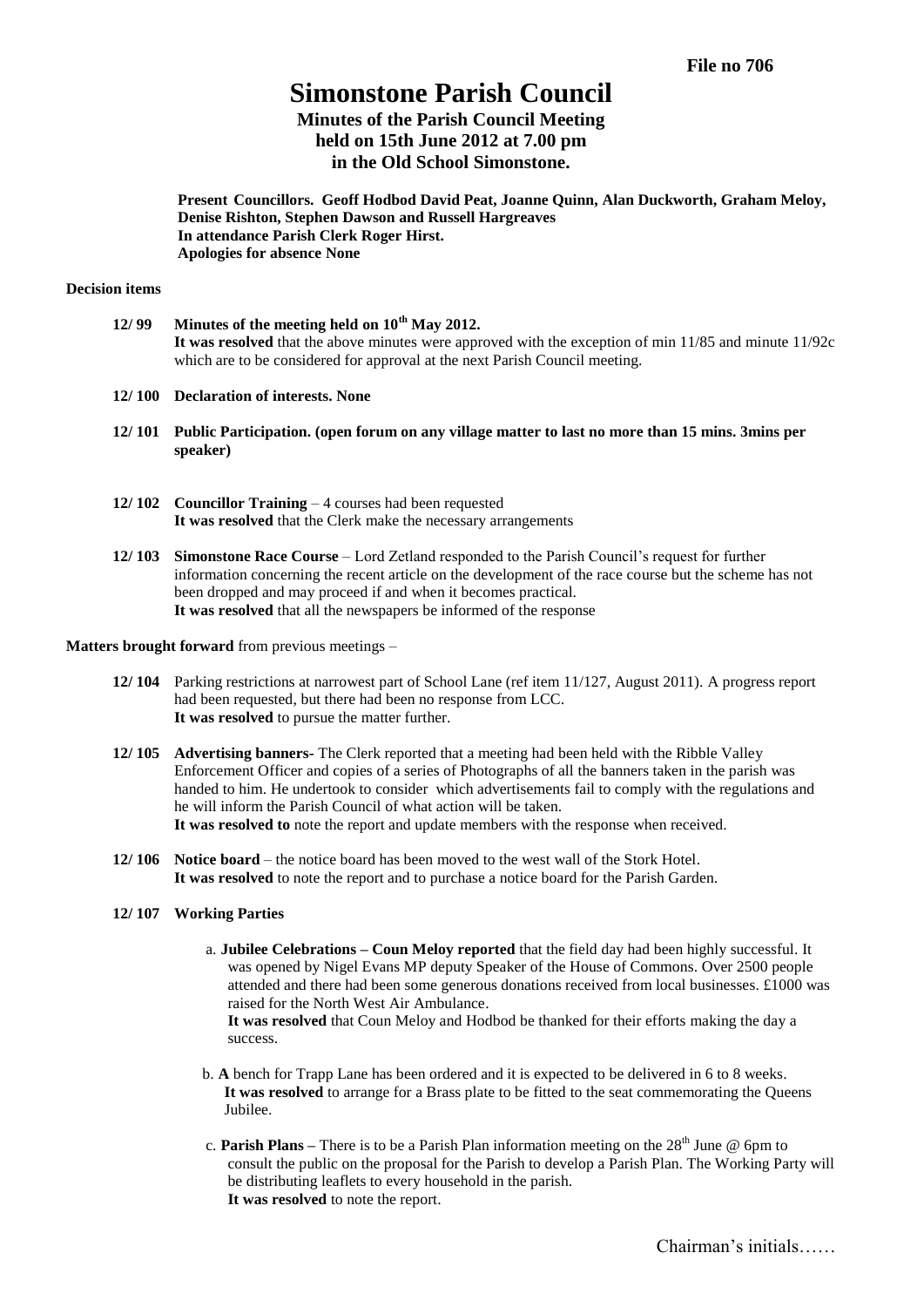- **12/ 108 Simonstone Lane Flower bed –** the instruction to cancel the order was carried out. Subsequently, the funding issue that lead to the decision was resolved. After consultation with the Chairman the order was reinstated. The beds have been seeded. The reason for taking this action was to protect the Parish Council being sued for breach of contract.
	- **It was resolved** to note the report.
- **12/ 109 RVBC - Core Strategy 2008-2028** the Clerk reported that a meeting had been held and a response had been sent with the request to re-establish the Policy which protected the former Railway from development and to preserve the line for the completion the link between Shutteworth Mead and Great Harwood as part of the national Cycle way and to provide a green route for workers and employees in four industrial estates, and enhance the Tourist Route into Ribble Valley. **It was resolved** to note the report.
- **12/ 110 LCC** the Clerk reported that an offer had been made by the County Council to allow Parish Councils to carry out maintenance work in their own Parish which is usually done by the County under Delegation of Public Rights of Way Maintenance scheme. **It was resolved** to note report.
- **12/ 111 Parish Liason** Meeting Councillor Meloy reported,;
	- a. He had given a presentation at the meeting on the subject of Ribble Valleys Breach of Planning Conditions. He told the Parish Council that the matter would be by the Chairman of the Committee to the Three Tier Forum meeting, to help to resolve the Parish Council's concerns of highway safety on Trapp Lane near the newly developed activity centre. **It was resolved** to invite the RVBC Planning Officer to attend a Parish Council meeting.
	- b. The way in which Planning applications were to be transmitted to Parish Councils would in future be promulgated by Computer with Parish Councils having to request hard copies if needed. The Clerk had told the meeting that this was unhelpful to the Parish Council as they did not have the facilities to provide hardcopies of plans for use when consulting with member of the community. **It was resolved** to thank Councillor Meloy for his presentation to the Parish Liaison meeting and his to note his report.

## **12/ 112 LALC**

a. **LALC Autumn Conference 2012-** 21 September, At the Leyland Hotel £35 per Delegate **It was resolved that** Councillor Hodbod and the Clerk attend the conference.

b. **General power of Competence Workshop** - 25/July. 7.00pm.. £25 **It was resolved that** Councillor Hodbod would attend the Course.

## **12/ 113 Matters raised by members**

- a. **School intake** Burnley and Padiham Express reported that there was difficulty in finding primary school places - Coun A Duckworth requested information about the existing policy at the St Peter's School, ~Councillor Quinn told the meeting that it was based in order of children from the parish, proximity
- b. **Signpost and marker painting**.- Councillor Hodbod- considered that the Signpost on Blackburn road needed some attention.
- c. **It was resolved** that a list of street signs and sign posts needing attention be drawn up before the estimate meetings in October/November where the list would be considered**.**
- d. **Youth Council** Coun Peat reported that the Youth Forum is hoping to obtain additional facilities for young people in both Read and Simonstone and there has been an offer of funding for them. Councillor Peat suggested that the Parish Council could give support. **It was resolved** that Councillors Peat and Dawson attend the next meeting of the Forum

## **12/ 114 Planning.**

#### a. **- Private members bill (Appeals by town and parish councils) Bill Barbara Keeley, MP,.** The Bill would give parish councils the right to appeal against the granting of planning

permissions to which they objected.

**It was resolved** that the Clerk write to the MP conveying the Parish Council support.